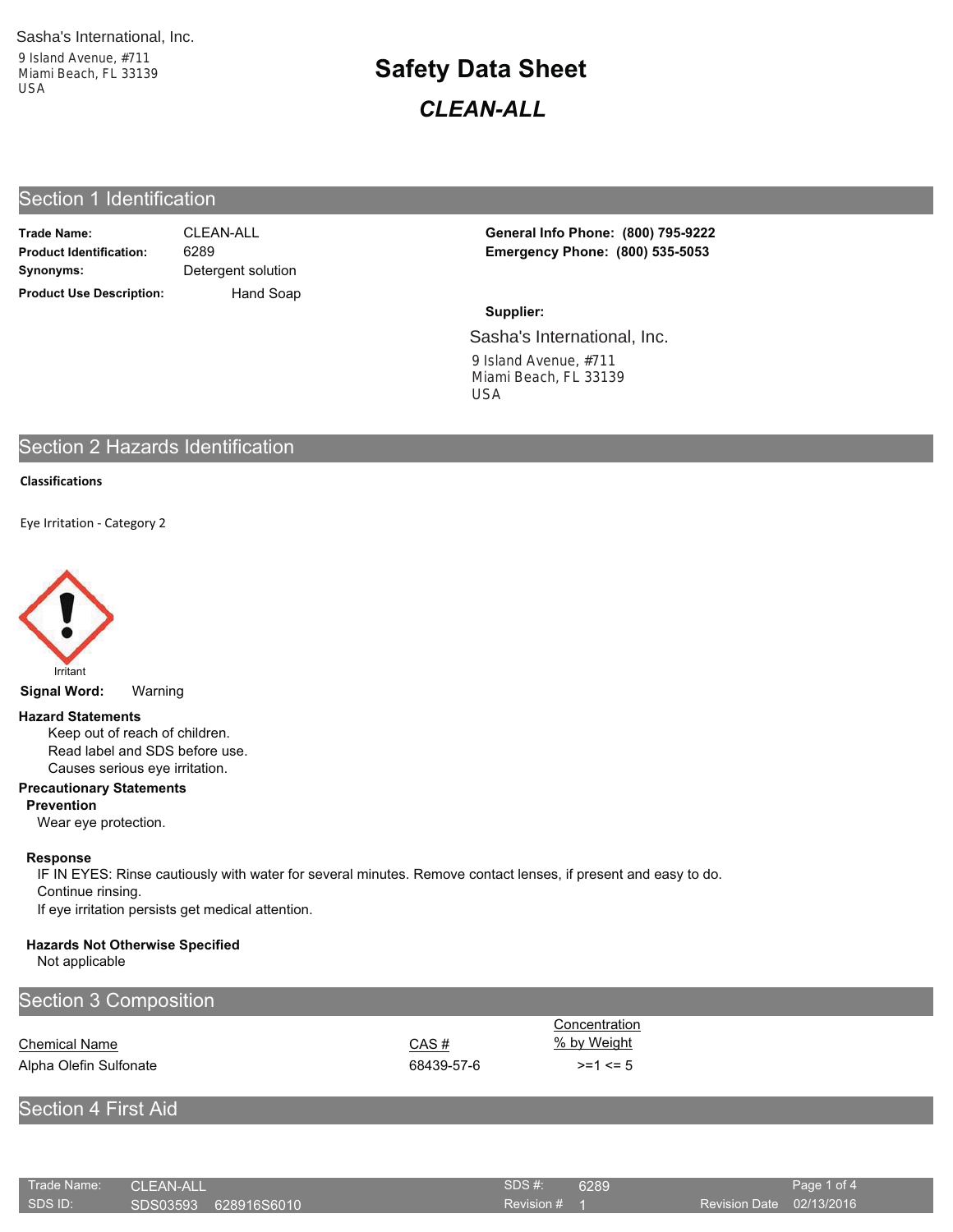## Sasha's International, Inc.

9 Island Avenue, #711 Miami Beach, FL 33139 **USA** 

# **Safety Data Sheet CLEAN-ALL**

**EMERGENCY OVERVIEW** 

WARNING. May be harmful if swallowed. Causes serious eye irritation.

EYES: Rinse cautiously with water for several minutes. Remove contact lenses if present and easy to do. Continue rinsing. If eye irritation persists: Get medical attention.

SKIN: Rinse with water.

INGESTION: May be harmful if swallowed. Seek medical attention immediately.

## **Section 5 Fire Fighting Measures**

#### Suitable fire extinguishing media:

Use water spray, fog or foam.

Specific hazards arising from the chemical:

Containers may build pressure and rupture.

Hazardous thermal decomposition products:

Carbon Dioxide, Carbon Monoxide

#### Specific fire-fighting methods:

Promptly isolate the scene by removing all persons from the vicinity of the incident if there is a fire. No action shall be taken

involving any personal risk or without suitable training. Move containers from fire area if this can be done without risk.

#### Special protective equipment for fire fighters:

Fire fighters should wear appropriate protective equipment and self-contained breathing apparatus (SCBA) with a full face-piece operated in a positive pressure mode.

## Section 6 Accidental Release Measures

#### **Personal precautions:**

Put on appropriate personal protective equipment (see section 8)

#### **Environmental precautions and clean-up methods:**

Isolate hazard area. Keep unnecessary and unprotected personnel from entering. Absorb spill with inert material. Absorb

unrecoverable product. Transfer contaminated absorbent, soil and other materials to containers for disposal.

## Section 7 Handling and Storage

Store in a cool, dry place. Do not get in eyes. Keep out of reach of children.

## Section 8 Exposure Controls/Personal Protection

Eye Protection: Wear safety glasses.

Skin Protection: No special requirements are needed for this material.

Respiratory Protection: No special requirements are needed for this material.

Engineering Controls: No special requirements are needed for this material.

## **Section 9 Physical and Chemical Properties**

| Trade Name: CLEAN-ALL |                      | SDS #:       | 6289 |                          | Page 2 of 4 |
|-----------------------|----------------------|--------------|------|--------------------------|-------------|
| SDS ID:               | SDS03593 628916S6010 | Revision # 1 |      | Revision Date 02/13/2016 |             |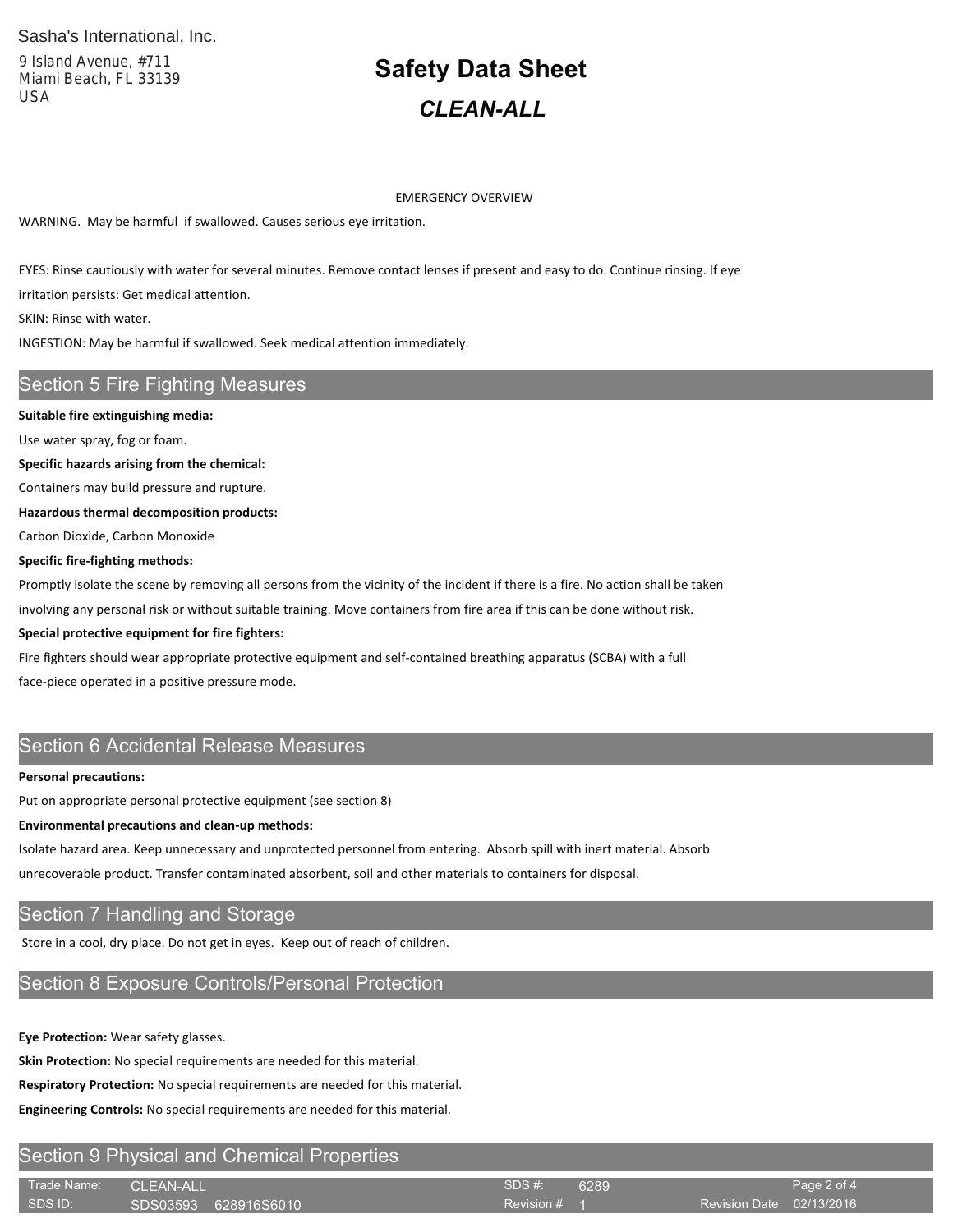## Sasha's International, Inc.

9 Island Avenue, #711 Miami Beach, FL 33139 **USA** 

## **Safety Data Sheet CLEAN-ALL**

| <b>Property</b>                  | Value                  |                             |                      |
|----------------------------------|------------------------|-----------------------------|----------------------|
| Appearance                       | <b>THICK LIQUID</b>    | Auto Ignition Temp          | <b>NOT AVAILABLE</b> |
| <b>Boiling Point</b>             | <b>NOT AVAILABLE</b>   | Color                       | <b>COLORLESS</b>     |
| <b>Decomposition Temperature</b> | <b>NOT AVAILABLE</b>   | <b>Evaporation Rate</b>     | <b>NOT AVAILABLE</b> |
| <b>Explosive Limit Ranges</b>    | <b>NOT AVAILABLE</b>   | <b>Explosive Properties</b> | <b>NOT AVAILABLE</b> |
| <b>Flash Point</b>               | <b>NONE</b>            | Melting/Freezing Point      | <b>NOT AVAILABLE</b> |
| Odor                             | <b>PLEASANT</b>        | Odor Threshold              | <b>NOT AVAILABLE</b> |
| Other Information                | VOC content (wt. %): 0 | <b>Oxidizing Properties</b> | <b>NOT AVAILABLE</b> |
| <b>Partition Coeff</b>           | <b>NOT AVAILABLE</b>   | <b>Physical State</b>       | <b>LIQUID</b>        |
| <b>Relative Density</b>          | 1.0                    | Solubility (Water)          | <b>COMPLETE</b>      |
| Vapor Density                    | <b>NOT AVAILABLE</b>   | Vapor Pressure              | <b>NOT AVAILABLE</b> |
| Viscosity                        | $>$ 2000 cps           | рH                          | $9 - 10$             |

## Section 10 Stability and Reactivity

**Reactivity: Chemical Stability: Incompatible Materials: Conditions to Avoid: Decomposition Products:** 

Under normal conditions of storage and use, hazardous reactions will not occur. Stable under normal conditions. Acids and strong oxidizers High temperatures CO, CO2

## Section 11 Toxicological Information

#### Primary Route of Entry: Skin contact

#### **Acute/Potential Health Effects:**

EYES: May cause serious eye irritation. Symptoms include stinging, tearing and redness.

SKIN: Prolonged contact may cause slight to moderate irritation.

**INHALATION:** Overexposure may cause irritation of the respiratory tract.

INGESTION: May cause headache, dizziness, incoordination, nausea, vomiting, diarrhea and general weakness.

Chronic / Long Term Effects: None known.

Target Organ Effects: None known.

Reproductive/Developmental Information: No data.

Carcinogenic Information: This material is not listed as a carcinogen by IARC, NTP or OSHA.

#### **Acute Toxicity Values:**

Not available.

## Section 12 Ecological Information

### Not available

## **Section 13 Disposal Considerations**

Waste must be disposed of in accordance with federal, state and local environmental control regulations. See label for further instructions.

## Section 14 Transport Information

Not regulated

| Trade Name: | <b>CLEAN-ALL</b>     | <b>SDS#:</b> | 6289 |                          | Page 3 of 4 |
|-------------|----------------------|--------------|------|--------------------------|-------------|
| SDS ID:     | SDS03593 628916S6010 | Revision # 1 |      | Revision Date 02/13/2016 |             |